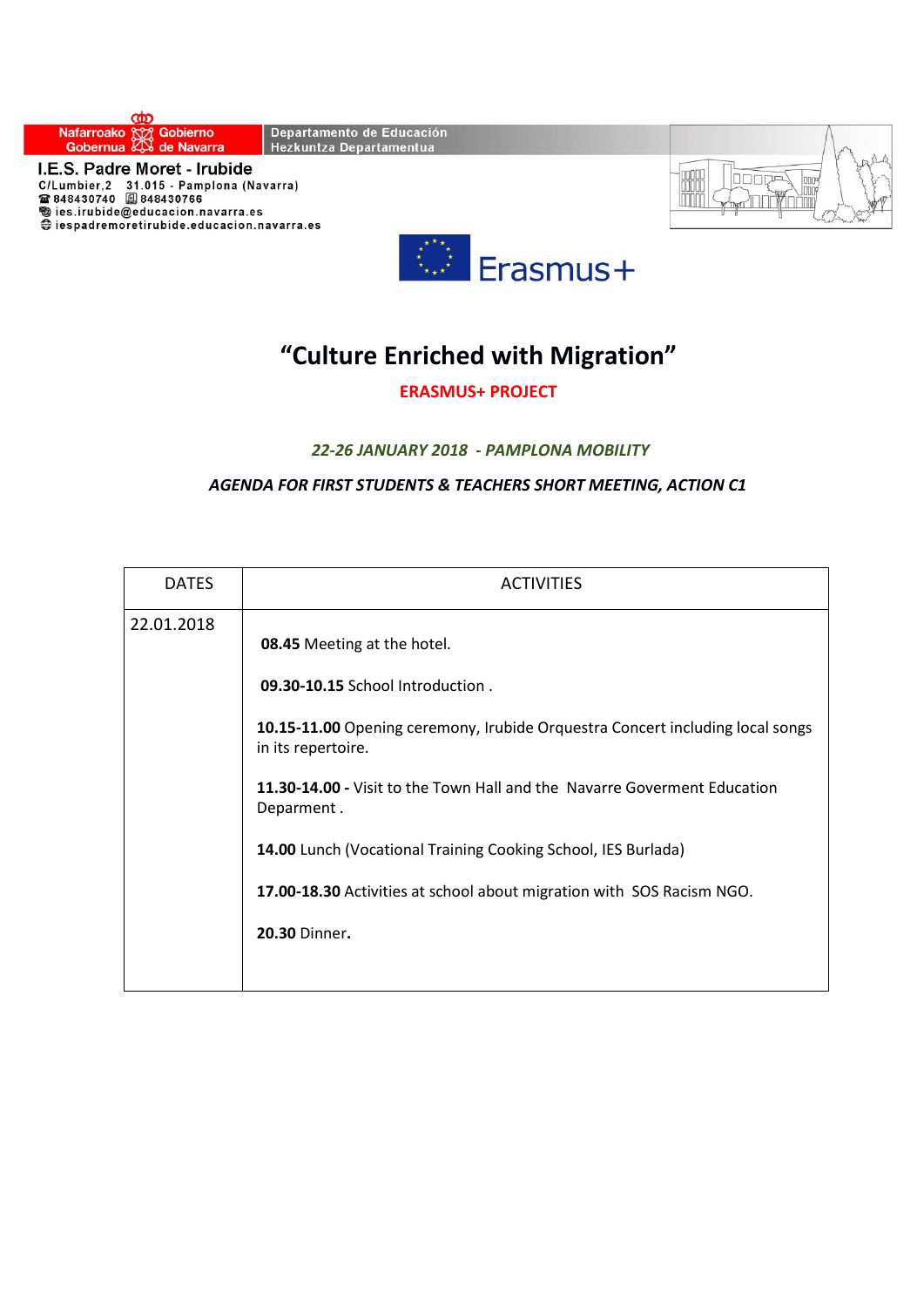| 23.01.2018 | 8:00 Meeting at School.                                                                                                                       |
|------------|-----------------------------------------------------------------------------------------------------------------------------------------------|
|            | 8:10 Students activities :<br>C1.1 presentation "History of Migration in our own country". C1.2<br>presentation "My portrait-my family tree". |
|            | 10.30-12.00 guided tour Cathedral.                                                                                                            |
|            | 12.00-13.00 Guided tour Navarra Archive.                                                                                                      |
|            | 14.00 Lunch (picnic)                                                                                                                          |
|            | 17.00-18.30 Activities about migration with SEI NGO.                                                                                          |
|            | 19.00 Shopping and dinner at La Morea Mall.                                                                                                   |
|            |                                                                                                                                               |
| 24.01.2018 | 09.00 Meeting at the School.                                                                                                                  |
|            | 09.30-19:00 Trip to San Sebastian and Elizondo (Picnic)                                                                                       |
|            | <b>20.30 Dinner</b>                                                                                                                           |
| 25.01.2018 | 8:00 Meeting at School.                                                                                                                       |
|            | 8:10 Students activities :<br>C1.3 Watching the video interviews about "Problems of immigrants living in the<br>EU".                          |
|            | C1.4 Poster contest about "Who am I", national past histories.<br>C1.5 Essay contest about Who are you", cultural national figures.           |
|            | 12.30 -13:30 Guided tour to the Public University of Navarra.                                                                                 |
|            | 13.30 Lunch Break ( University Canteen Building )                                                                                             |
|            | 15.30-17.00 Guided tour to University of Navarra.                                                                                             |
|            | 17.00-20.00 Teachers briefing to prepare the activities for Volos mobility.                                                                   |
|            | 18:00-20:00 (only students) Indoor Climbing in The Pamplona Basin (Rocópolis -<br>Berrioplano)                                                |
|            | 20.30 Dinner -Juevintxo, (local gastronomic event that takes place every<br>Thursday in Pamplona).                                            |